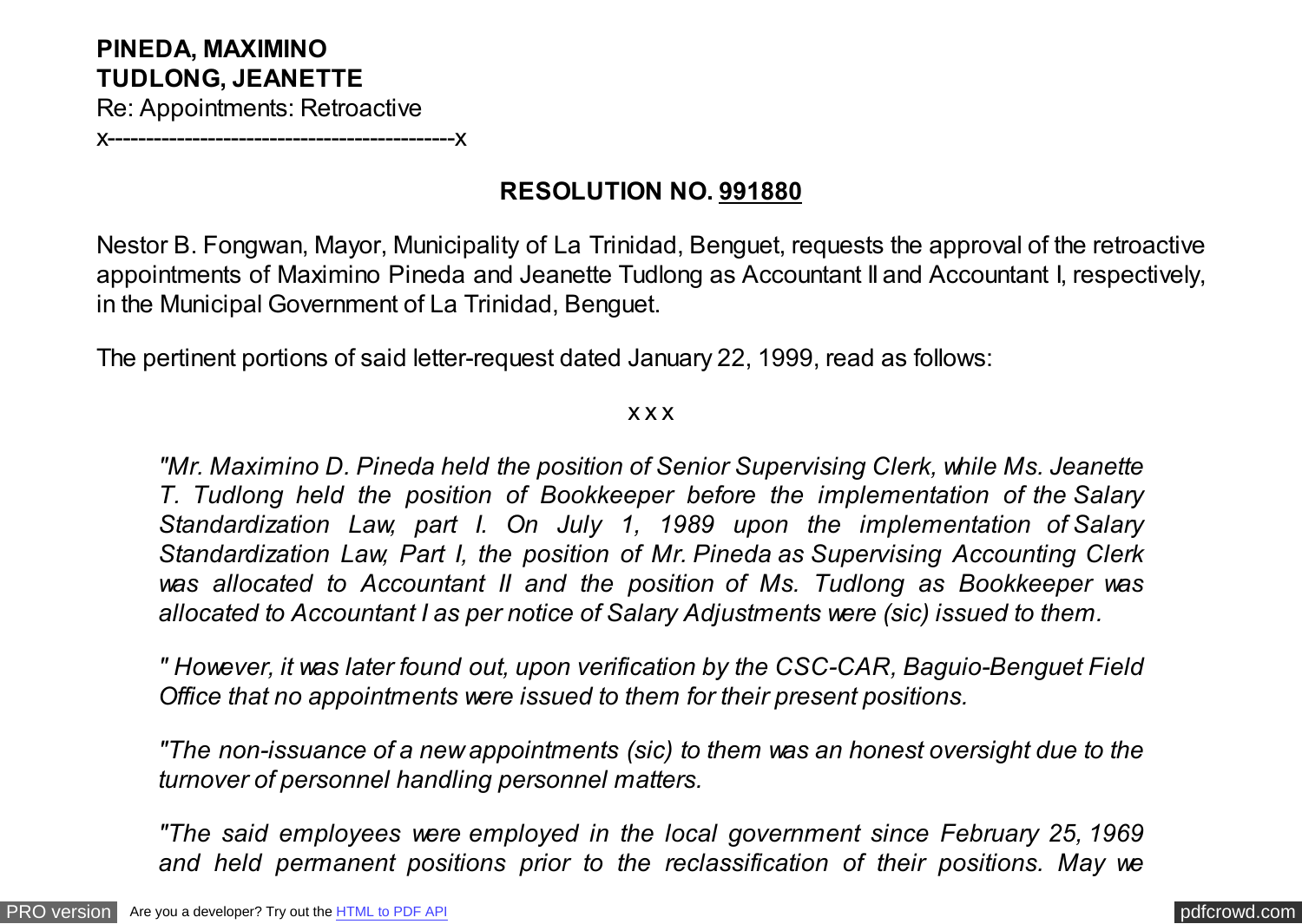*therefore request that their appointments which are retroactive (sic) July 1, 1989 be approved by your office."*

Pineda M. et al $\frac{\mathfrak{B}}{\mathfrak{B}}$ /p2

The rule regarding the effectivity of appointments is provided under Section 2, Rule IV of the Omnibus Rules on Appointments and Other Personnel Actions, as follows:

*"Sec. 2. No appointment shall made effective earlier than the date of issuance, except in the case of change of status in view of having acquired a civil service eligibility*�*.."*

The rule notwithstanding, the Commission deems it proper to consider the peculiar circumstances involved in the present case.

Prior to the implementation of Republic Act No. 6758, otherwise known as the *"Compensation and Position Classification Act of 1989",* both Pineda and Tudlong were permanent employees of the municipality. Pineda was employed as Supervising Accounting Clerk while Tudlong was a Bookkeeper.

The provision of RA No. 6758 was implemented in the Local Government Units through joint Commission Circular No. 36. Under said Joint Circular, the position of Supervising Accounting Clerk, which belonged to the first level was allocated to or reclassified as Accountant II, second level. Likewise, the position of Bookkeeper, belonging to the first level was allocated or upgraded to Accountant I, second level.

To achieve a smooth implementation of RA No. 6758, the Commission issued Memorandum Circular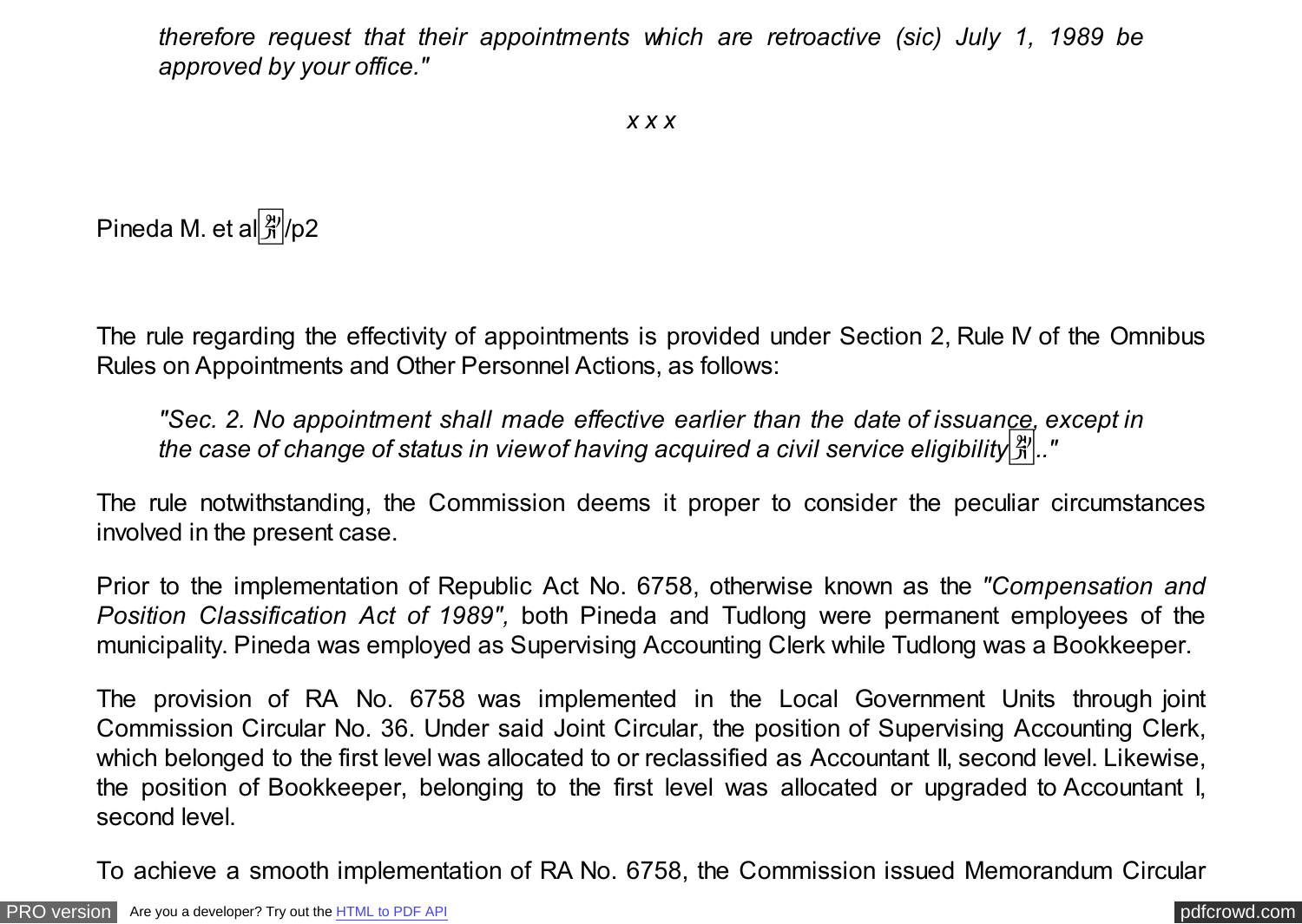NO. 44 s. 1989, dated October 5, 1989. Said MC requires the issuance of a new appointment *"when a first level position as of June 30, 1989 is converted to a second level position like Supervising Clerk to Records Officer I or Administrative Officer I"*

However, instead of issuing new appointments in favor of Pineda and Tudlong whose first level items were converted to second level positions, the then Mayor of La Trinindad issued Notice of Salary Adjustment. By way of rectifying the oversight or mistake of the former Mayor, his successor, Mayor Nestor Fongwan, issued new appointments to Pineda and Tudlong as Accountant II and Accountant I, respectively, retroactive to July 1, 1989, the date of effectivity of RA No. 6758.

Pineda, M. et al $\frac{24}{31}$ /p3

x----------------------------x

In view of the antecedent facts, the question to be resolved is whether the retroactive appointments issued by Mayor Fongwan may be allowed.

Based on the facts and circumstances of this case, the Commission is of the opinion and so holds that in the interest of substantial justice and equity, the two (2) appointments be deemed as exceptions to the general rule that no appointment shall be made effective earlier than the date of issuance.

Pointedly, Pineda and Tudlong have vested claim to the positions arising out of their equitable rights as incumbents. Records show that they have been performing the duties and functions of the positions of Accountant II and Accountant I, respectively, since then and that they have been receiving the corresponding salaries therefor since 1989. The fact that the previous appointing official merely issued them Notices of Salary Adjustment instead of appointments as required under existing rules does not bar these employees the right to continue serving as such and to be issued appointments indicating the true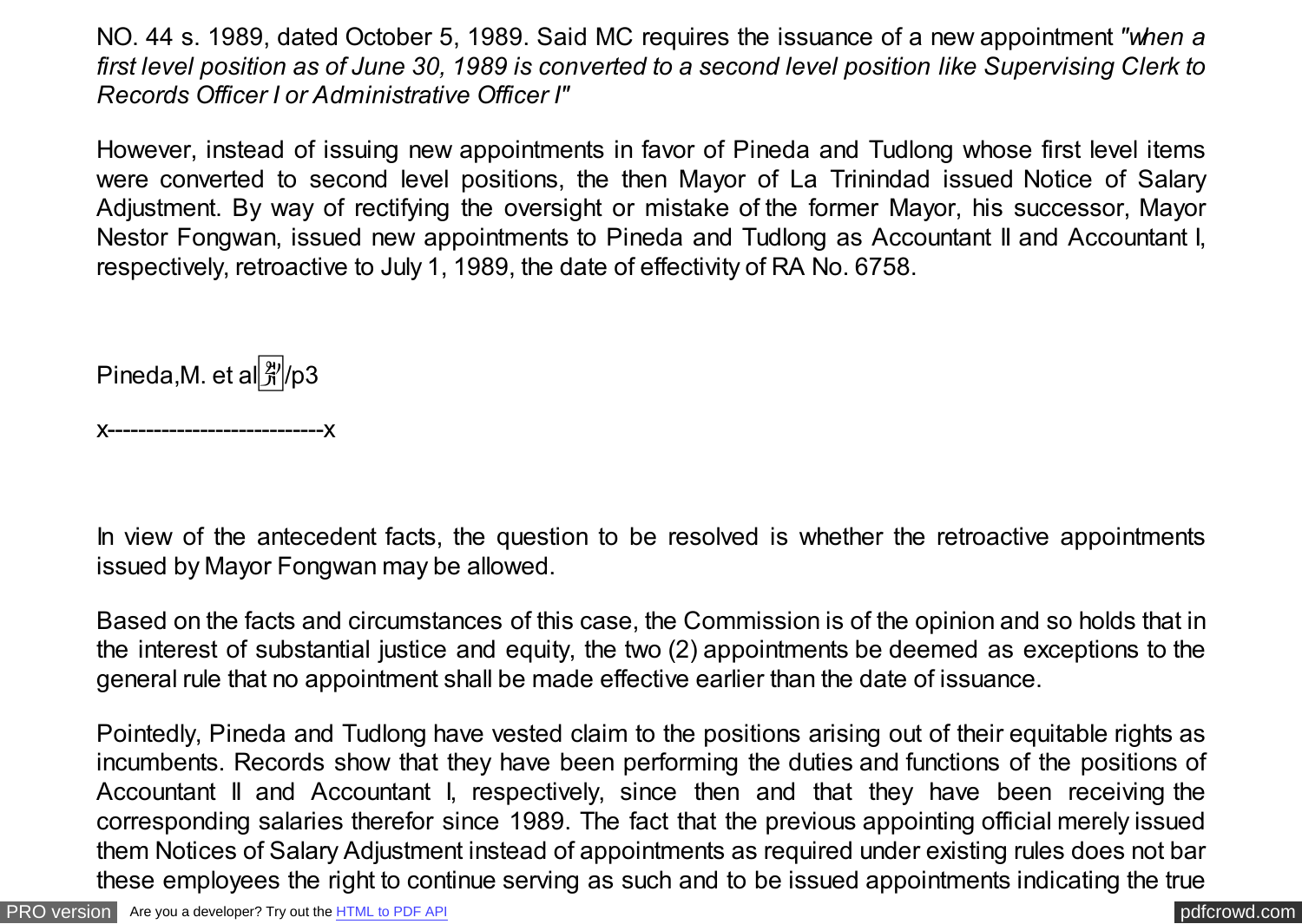and correct effectivity dates. In other words, they should not be made to suffer the consequences of the negligence or mistake of the former Mayor.

Moreover, in order to resolve all doubt as to their entitlement to the positions, the CSC Office Memorandum No. 65, s. 1989 dated November 27, 1989, provides that new appointments issued pursuant to Joint Memorandum No. 36 shall be approved as permanent regardless of whether or not the appointees meet the qualification standards of the new positions.

Thus, it is clear that both Pineda and Tudllong have the right to be issued and extended permanent appointment effective July 1, 1989.

Pineda, M. et al  $\left[\frac{m}{21}\right]$ ./p4

x------------------------x

WHEREFORE, the appointments of Maximino D. Pineda and Jeanette T. Tudlong to the positions of Accountant II and Accountant I, respectively, effective July 1, 1989, are hereby approved. Accordingly, the CSRO-CAR is directed to reflect the approval of these appointments in their records.

Quezon City, **Aug 23, 1999**